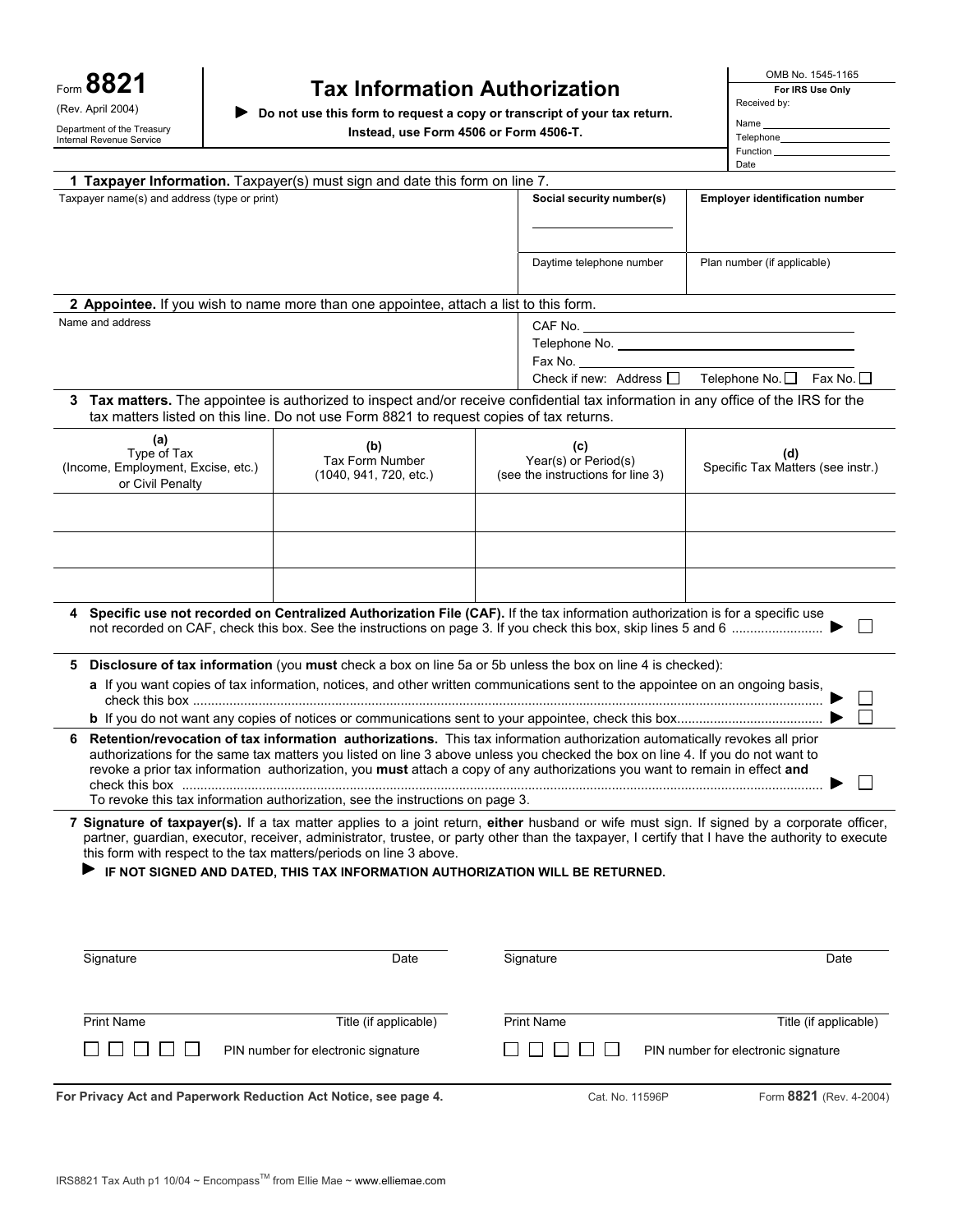## **General Instructions**

*Section references are to the Internal Revenue Code unless otherwise noted.* 

#### **What's New**

**Authorization to file Form 8821 electronically.** Your appointee may be able to file Form 8821 with the IRS electronically. PIN number boxes have been added to the taxpayer's signature section. Entering a PIN number will give your appointee authority to file Form 8821 electronically using the PIN number as the electronic signature. You can use any five digits other than all zeros as a PIN number. You may use the same PIN number that you used on other filings with the IRS. See **Where To File** on Page 3 if completing Form 8821 only for this purpose.

## **Purpose of Form**

Form 8821 authorizes any individual, corporation, firm, organization, or partnership you designate to inspect and/or receive your confidential information in any office of the IRS for the type of tax and the years or periods you list on Form 8821. You may file your own tax information authorization without using Form 8821, but it must include all the information that is requested on Form 8821.

Form 8821 does not authorize your appointee to advocate your position with respect to the Federal tax laws; to execute waivers, consents, or closing agreements; or to otherwise represent you before the IRS. If you want to authorize an individual to represent you, use Form 2848, Power of Attorney and Declaration of Representative.

Use Form 4506, Request for Copy of Tax Return, to get a copy of your tax return.

Use new Form 4506-T, Request for Transcript of Tax Return, to order: (a) transcript of tax account information and (b) Form W-2 and Form 1099 series information.

Use Form 56, Notice Concerning Fiduciary Relationship, to notify the IRS of the existence of a fiduciary relationship. A fiduciary (trustee, executor, administrator, receiver, or guardian) stands in the position of a taxpayer and acts as the taxpayer. Therefore, a fiduciary does not act as an appointee and should not file Form 8821. If a fiduciary wishes to authorize an appointee to inspect and/or receive confidential tax information on behalf of the fiduciary, Form 8821 must be filed and signed by the fiduciary acting in the position of the taxpayer.

#### **When To File**

Form 8821 must be received by the IRS within 60 days of the date it was signed and dated by the taxpayer.

| IF you live in                                                                                                                                                                                                                                                                                                                                                 | THEN use this address                                                                                                                     | Fax Number*  |
|----------------------------------------------------------------------------------------------------------------------------------------------------------------------------------------------------------------------------------------------------------------------------------------------------------------------------------------------------------------|-------------------------------------------------------------------------------------------------------------------------------------------|--------------|
| Alabama, Arkansas, Connecticut, Delaware,<br>District of Columbia, Florida, Georgia,<br>Illinois, Indiana, Kentucky, Louisiana, Maine,<br>Maryland, Massachusetts, Michigan,<br>Mississippi, New Hampshire, New Jersey,<br>New York, North Carolina, Ohio,<br>Pennsylvania, Rhode Island,<br>South Carolina, Tennessee, Vermont,<br>Virginia, or West Virginia | Internal Revenue Service<br>Memphis Accounts Management Center<br>Stop 8423<br>5333 Getwell Road<br>Memphis, TN 38118                     | 901-546-4115 |
| Alaska, Arizona, California, Colorado,<br>Hawaii, Idaho, Iowa, Kansas, Minnesota,<br>Missouri, Montana, Nebraska, Nevada,<br>New Mexico, North Dakota, Oklahoma,<br>Oregon, South Dakota, Texas, Utah,<br>Washington, Wisconsin, or Wyoming                                                                                                                    | Internal Revenue Service<br>Ogden Accounts Management Center<br>1973 N. Rulon White Blvd.<br>Mail Stop 6737<br>Ogden, UT 84404            | 801-620-4249 |
| All APO and FPO addresses, American<br>Samoa, nonpermanent residents of Guam<br>or the Virgin Islands**, Puerto Rico (or if<br>excluding income under Internal Revenue<br>Code section 933), a foreign country:<br>U.S. citizens and those filing Form 2555,<br>2555-EZ, or 4563.                                                                              | Internal Revenue Service<br>Philadelphia Accounts Management Center<br><b>DPSW 312</b><br>11601 Roosevelt Blvd.<br>Philadelphia, PA 19255 | 215-516-1017 |
| *These numbers may change without notice.                                                                                                                                                                                                                                                                                                                      |                                                                                                                                           |              |

\*\*Permanent residents of Guam should use Department of Taxation, Government of Guam, P.O. Box 23607, GMF, GU 96921; permanent residents of the Virgin Islands should use: V.I. Bureau of Internal Revenue, 9601 Estate Thomas Charlotte Amaile, St. Thomas, V.I. 00802.

## **Where To File Chart**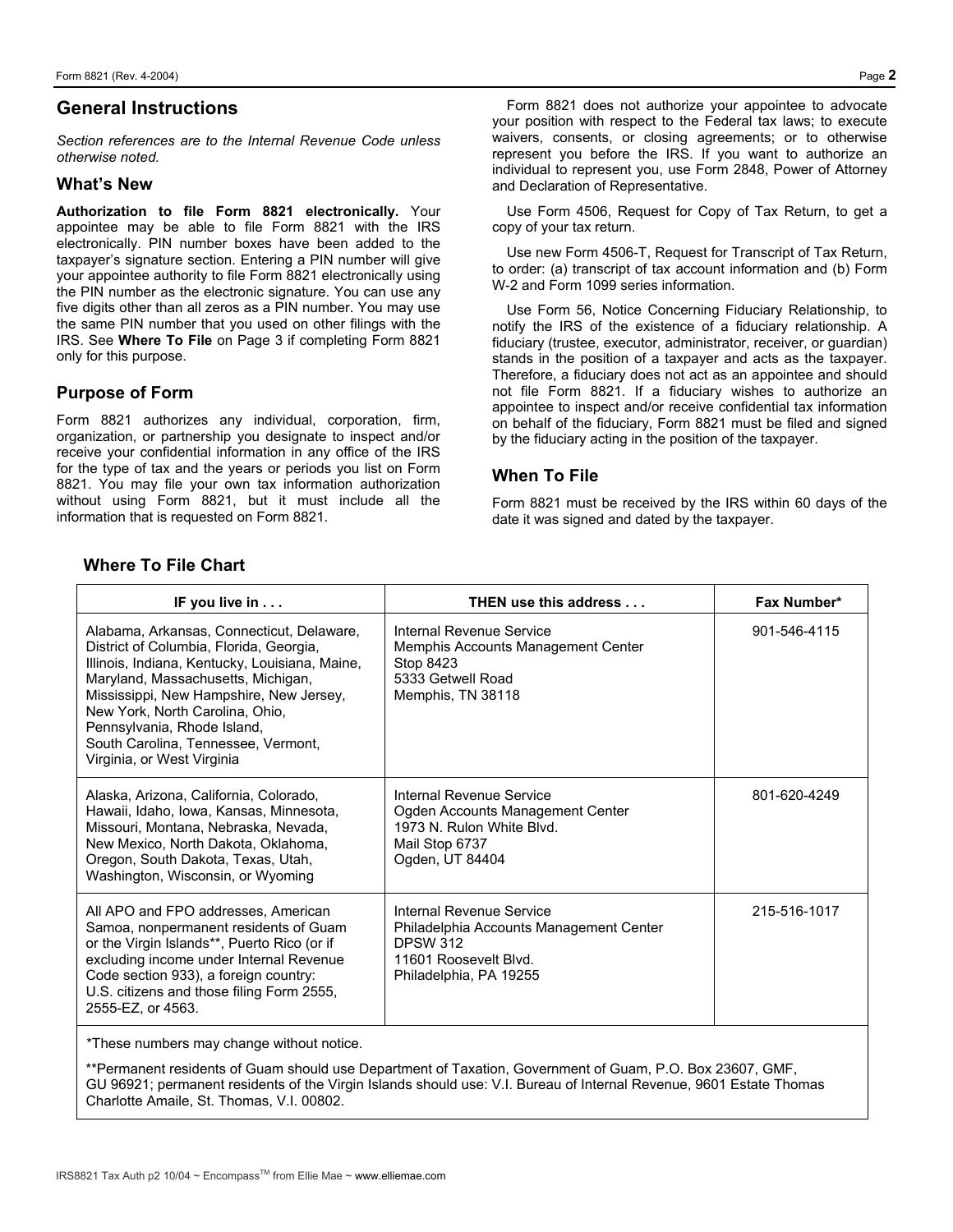#### **Where To File**

Generally, mail or fax Form 8821 directly to the IRS. See the **Where To File Chart** on page 2. Exceptions are listed below.

- If Form 8821 is for a specific tax matter, mail or fax it to the office handling that matter. For more information, see the instructions for line 4.
- If you complete Form 8821 only for the purpose of electronic signature authorization, do not file Form 8821 with the IRS. Instead, give it to your appointee, who will retain the document.

## **Revocation of an Existing Tax Information Authorization**

If you want to revoke an existing tax information authorization and do not want to name a new appointee, send a copy of the previously executed tax information authorization to the IRS, using the **Where To File Chart** on page 2. The copy of the tax information authorization must have a current signature of the taxpayer under the original signature on line 7. Write "REVOKE" across the top of Form 8821. If you do not have a copy of the tax information authorization you want to revoke, send a statement to the IRS. The statement of revocation must indicate that the authority of the tax information authorization is revoked, list the tax matters, must be signed and dated by the taxpayer, and list the name and address of each recognized appointee whose authority is revoked.

To revoke a specific use tax information authorization, send the tax information authorization or statement of revocation to the IRS office handling your case, using the above instructions.

#### **Taxpayer Identification Numbers (TINs)**

TINs are used to identify taxpayer information with corresponding tax returns. It is important that you furnish correct names, social security numbers (SSNs), individual taxpayer identification numbers (ITINs), or employer identification numbers (EINs) so that the IRS can respond to you request.

#### **Partnership Items**

Sections 6221-6234 authorize a Tax Matters Partner to perform certain acts on behalf of an affected partnership. Rules governing the use of Form 8821 do not replace any provisions of these sections.

## **Specific Instructions**

#### **Line 1. Taxpayer Information**

*Individuals.* Enter your name, TIN, and your street address in the space provided. Do not enter your appointee's address or post office box. If a joint return is used, also enter your spouse's name and TIN. Also enter your EIN if applicable.

*Corporations, partnerships, or associations.* Enter the name, EIN, and business address.

*Employee plan.* Enter the plan name, EIN of the plan sponsor, three-digit plan number, and business address of the plan sponsor.

*Trust.* Enter the name, title, and address of the trustee, and the name of the EIN of the trust.

**Estate.** Enter the name, title, and address of the decedent's executor/personal representative, and the name and identification number of the estate. The identification number for an estate includes both the EIN, if the estate has one, and the decedent's TIN.

## **Line 2. Appointee**

Enter your appointee's full name. Use the identical full name on all submissions and correspondence. Enter the nine-digit CAF number for each appointee. If an appointee has a CAF number for any previously filed Form 8821 or power of attorney (Form 2848), use that number. If a CAF number has not been assigned, enter "NONE," and the IRS will issue one directly to your appointee. The IRS does not assign CAF numbers to requests for employee plans and exempt organizations.

If you want to name more than one appointee, indicate so on this line and attach a list of appointees to Form 8821.

Check the appropriate box to indicate if either the address, telephone number, or fax number is new since a CAF number was assigned.

#### **Line 3. Tax Matters**

Enter the type of tax, the tax form number, the years or periods, and the specific tax matter. Enter "Not applicable," in any of the columns that do not apply.

For example, you may list "Income tax, Form 1040" for calendar year "2003" and "Excise tax, Form 720" for the "1st, 2nd, 3rd, and 4th quarters of 2003." For multiple years, you may list "2001 through (thru or a dash (—)) 2003" for an income tax return; for quarterly returns, list "1st, 2nd, 3rd, and 4th quarters of 2001 through 2002" (or 2nd 2002 — 3rd 2003). For fiscal years, enter the ending year and month, using the YYYYMM format. Do not use a general reference such as "All years," "All periods," or "All taxes." Any tax information authorization with a general reference will be returned.

You may list any tax years or periods that have already ended as of the date you sign the tax information authorization. Also, you may include on a tax information authorization future tax periods that end no later than 3 years after the date the tax information authorization is received by the IRS. The 3 future period are determined starting after December 31 of the year the tax information authorization is received by the IRS. You must enter the type of tax, the tax form number, and the future year(s) or period(s). If the matter relates to estate tax, enter the date of the decedent's death instead of the year or period.

In **column (d),** enter any specific information you want the IRS to provide. Examples of column (d) information are: lien information, a balance due amount, a specific tax schedule, or a tax liability.

For requests regarding Form 8802, Application for United States Residency Certification, enter "Form 8802" in column (d) and check the specific use box on line 4. Also, enter the appointee's information as instructed on Form 8802.